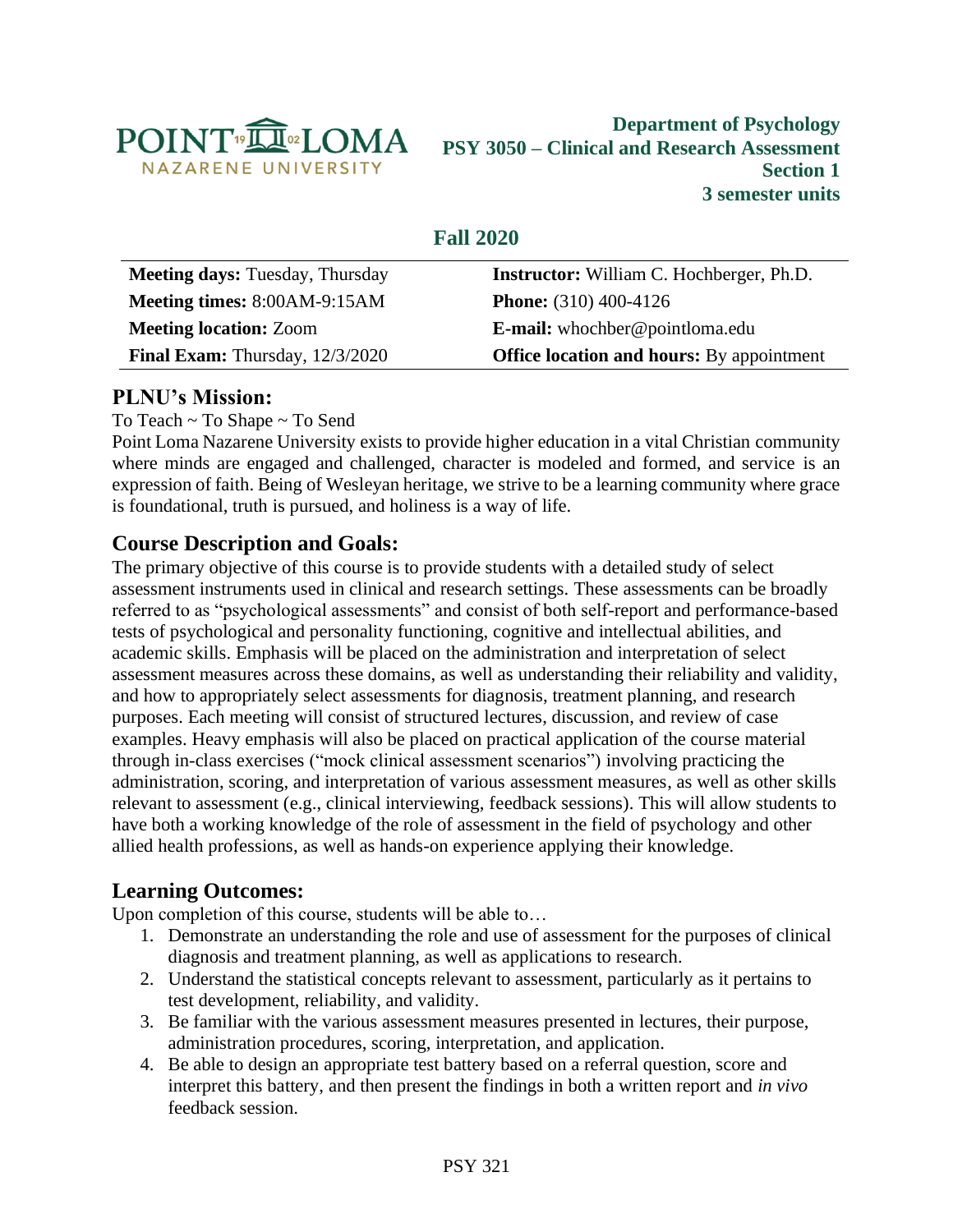## **Required Texts:**

1. Neukrug, E.S. & Fawcett, R.C. (2015). The Essentials of Testing and Assessment: A Practical Guide to Counselors, Social Workers, and Psychologists (3rd ed.). Cengage Learning.

### **Recommended Resources:**

1. Schneider, J.W.; Lichtenberger, E.O.; Mather, N.; Kaufman, N.L.; Kaufman, A.S. (2018) Essentials of Assessment Report Writing (2nd ed.). Wiley Publishing.

## **Course Credit Hour Information:**

In the interest of providing sufficient time to accomplish the stated Course Learning Outcomes, this class meets the PLNU credit hour policy for a 3-unit class delivered over 16 weeks. It is anticipated that students will spend a minimum of 37.5 participation hours per credit hour on their coursework. For this course, students will spend an estimated 112.5 total hours meeting the course learning outcomes. The time estimations are provided in the Canvas modules.

## **Assignments:**

#### *Scheduled Readings*

The reading assignments in the schedule form the basis of the lectures and discussions and should be read prior to the assigned lecture date in order to facilitate in-class discussion and application of the material in mock clinical scenarios. All chapters listed refer to those in *Essentials of Testing and Assessment* by Neukrug & Fawcett (2015).

### *Individual Clinical Case Reports*

- The goal of this series of assignments is to progressively increase students' expertise and experience in conceptualizing and reporting on cases based on a variety of assessment procedures. Over the course of the semester the students will "build" a comprehensive case report (see Canvas file titled "Clinical Case Report Template" for the proper formatting of this report)
	- o Case Report #1 will focus on the Clinical Interview and Psychosocial History, and is due at the start of Week 7.
	- o Case Report #2 will integrate Psychological and Academic/Intellectual Assessment to a standard psychosocial history and is due start of Week 11
	- o Case Report #3 will be a Comprehensive Assessment, including all primary content areas, and is due end of Week 16
- For case report #1, students will be form pairs and gather this information from their partner. Because of the very personal nature of this interview, students *are not required to report on their own lives, but are encouraged to create a fictitious character for the purpose of the interview based on referral questions what will be distributed by the professor to each individual student.*
- For case reports #2 and #3 students must determine which pieces of information they require, and schedule a Zoom conference with the professor in order to engage in a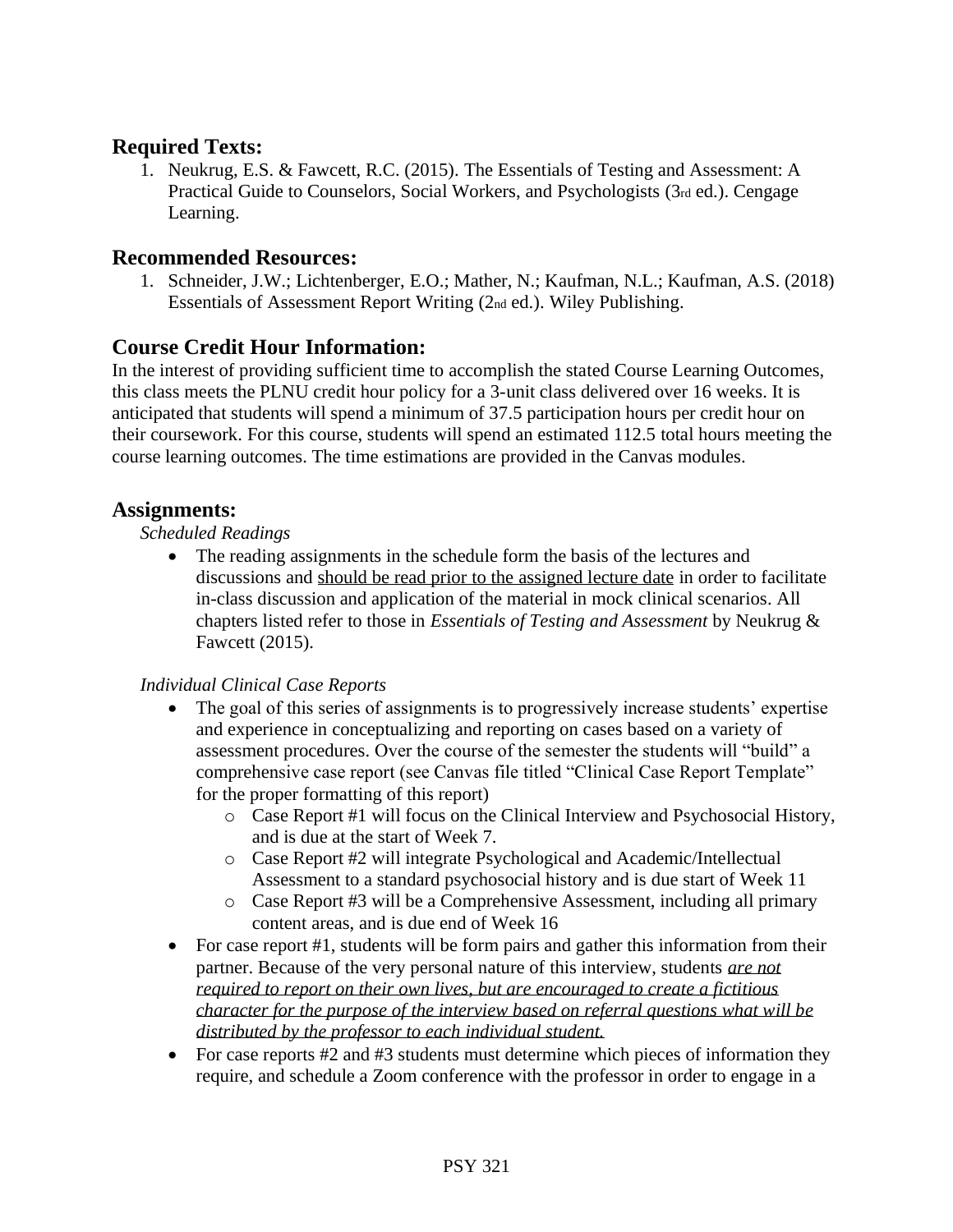"mock clinical interview / fact finding" in order to obtain the specific information or test results they need in order to complete the reports.

### *Group Case Presentation*

- Students are given a case (full psychosocial history and assessment findings) and must present the case to the class, including an interpretation of the test results, diagnosis, and their recommendations for treatment. These presentations should be approximately 30-45 minutes in length, with groups chosen voluntary (dependent on class size) and presentation dates randomly assigned but limited to the last two weeks of class (Weeks 14-15).
- Note, students will only be given the referral question it will be up to them to then schedule a Zoom conference with the professor (and the full group) in order to engage in a "mock clinical interview / fact finding" in order to obtain the specific information or test results they need in order to complete the reports.

## *Participation*

- Active participation in both lectures and online discussion boards is required and worth approximately 5% of the students' grade. In order to obtain full credit for participation, students are expected to post a response or comment in each online discussion board and ask a question/respond to lecture content in some way everyother live (video or in-person) class meeting.
- In addition, students will be expected to schedule a one-on-one meeting with the professor for a minimum of 30 minutes at some point during the semester. This meeting will be a discussion between the professor and the student regarding any aspect or application of the course content. It is designed to provide an opportunity for a deeper dive into the course content and its application in a way that is personally relevant and meaningful to the student and their personal learning and career goals.

# **Exams:**

There will be four (3) exams spaced evenly across the semester. Each exam will include information derived from a combination of assigned readings and lecture material, and will consist of a combination of multiple choice and short-response style questions. In each exam, heavy emphasis will be placed on the students' ability to analyze clinical case examples. Exam #1 will consist of information covered from Weeks 1-3, Exam #2 Weeks 4-9, and Exam #3 Weeks 10-13. Performance distributions of these exams will be evaluated and adjusted at the discretion of the professor.

| $\bullet$<br>Letter Grade | Percentage Score |  |
|---------------------------|------------------|--|
|                           | $>93\%$          |  |
|                           | 90-92%           |  |
| $B +$                     | 88-89%           |  |
|                           | 84-87%           |  |
| $B -$                     | 80-83%           |  |

## **Grading Criterion and Scale:**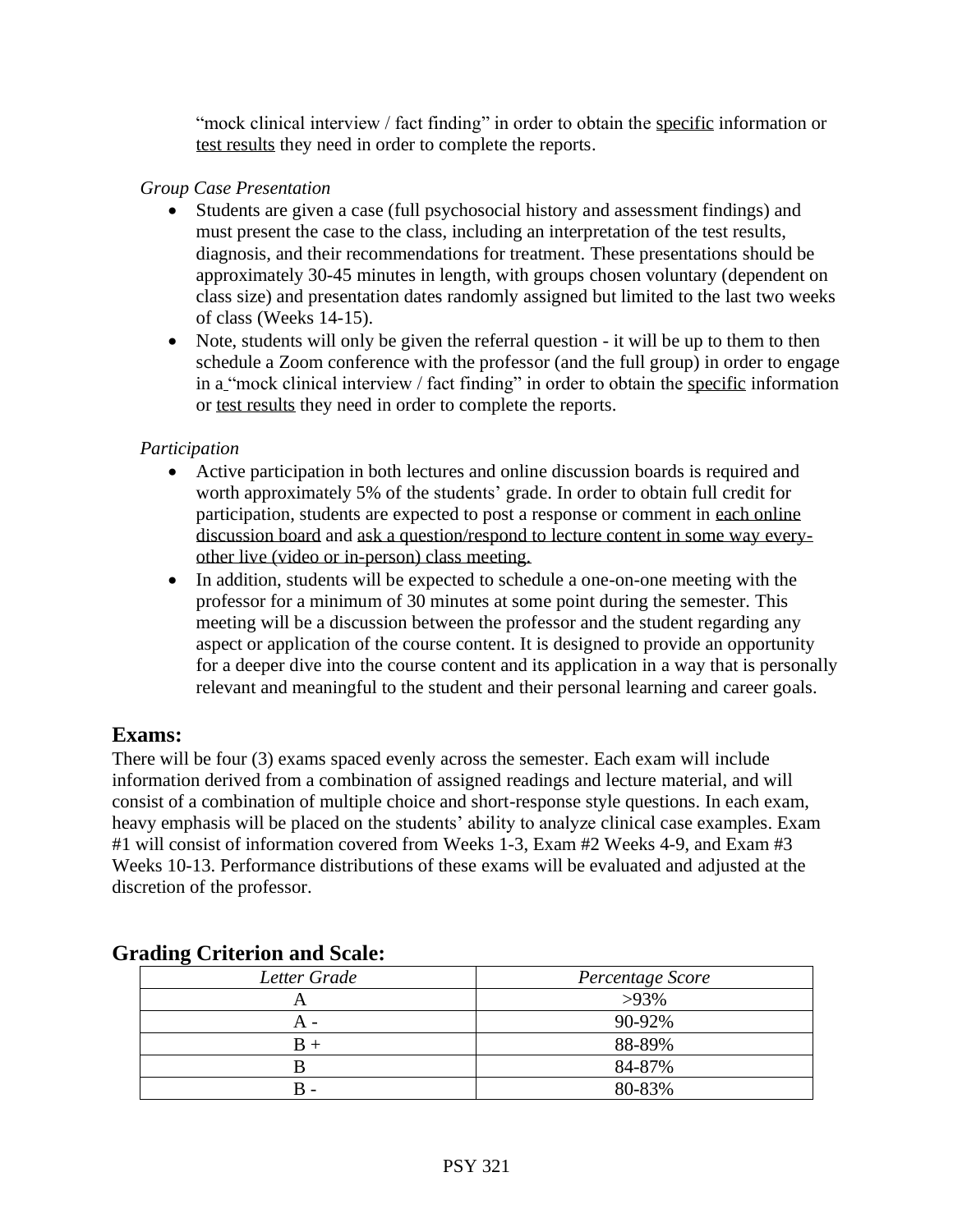| $C +$ | 77-79%  |
|-------|---------|
|       | 70-76%  |
| C -   | 65-69%  |
| $D +$ | 62-64%  |
|       | 55-61%  |
| D -   | 50-54%  |
| F     | $<$ 50% |
|       |         |

| Assignment                              | <b>Percent of Total Grade</b>  |  |  |
|-----------------------------------------|--------------------------------|--|--|
| Exams 1-3                               | 30% (10% for each exam)        |  |  |
| <b>Individual Clinical Case Reports</b> | 45% (15% for each case report) |  |  |
| Group Case Presentation                 | 20%                            |  |  |
| Participation                           | 5%                             |  |  |
|                                         |                                |  |  |

## **State Authorization:**

State authorization is a formal determination by a state that Point Loma Nazarene University is approved to conduct activities regulated by that state. In certain states outside California, Point Loma Nazarene University is not authorized to enroll online (distance education) students. If a student moves to another state after admission to the program and/or enrollment in an online course, continuation within the program and/or course will depend on whether Point Loma Nazarene University is authorized to offer distance education courses in that state. It is the student's responsibility to notify the institution of any change in his or her physical location. Refer to the map on [State Authorization](https://www.pointloma.edu/offices/office-institutional-effectiveness-research/disclosures) to view which states allow online (distance education) outside of California.

# **Official PLNU Policies:**

### *Copyright*

Point Loma Nazarene University, as a non-profit educational institution, is entitled by law to use materials protected by the US Copyright Act for classroom education. Any use of those materials outside the class may violate the law.

#### *Academic Honesty*

Students should demonstrate academic honesty by doing original work and by giving appropriate credit to the ideas of others. Academic dishonesty is the act of presenting information, ideas, and/or concepts as one's own when in reality they are the results of another person's creativity and effort. A faculty member who believes a situation involving academic dishonesty has been detected may assign a failing grade for that assignment or examination, or, depending on the seriousness of the offense, for the course. Faculty should follow and students may appeal using the procedure in the university Catalog. See [Academic Policies](https://catalog.pointloma.edu/content.php?catoid=41&navoid=2435#Academic_Honesty) for definitions of kinds of academic dishonesty and for further policy information.

#### *Academic Accommodations*

While all students are expected to meet the minimum standards for completion of this course as established by the instructor, students with disabilities may require academic adjustments, modifications or auxiliary aids/services. At Point Loma Nazarene University (PLNU), these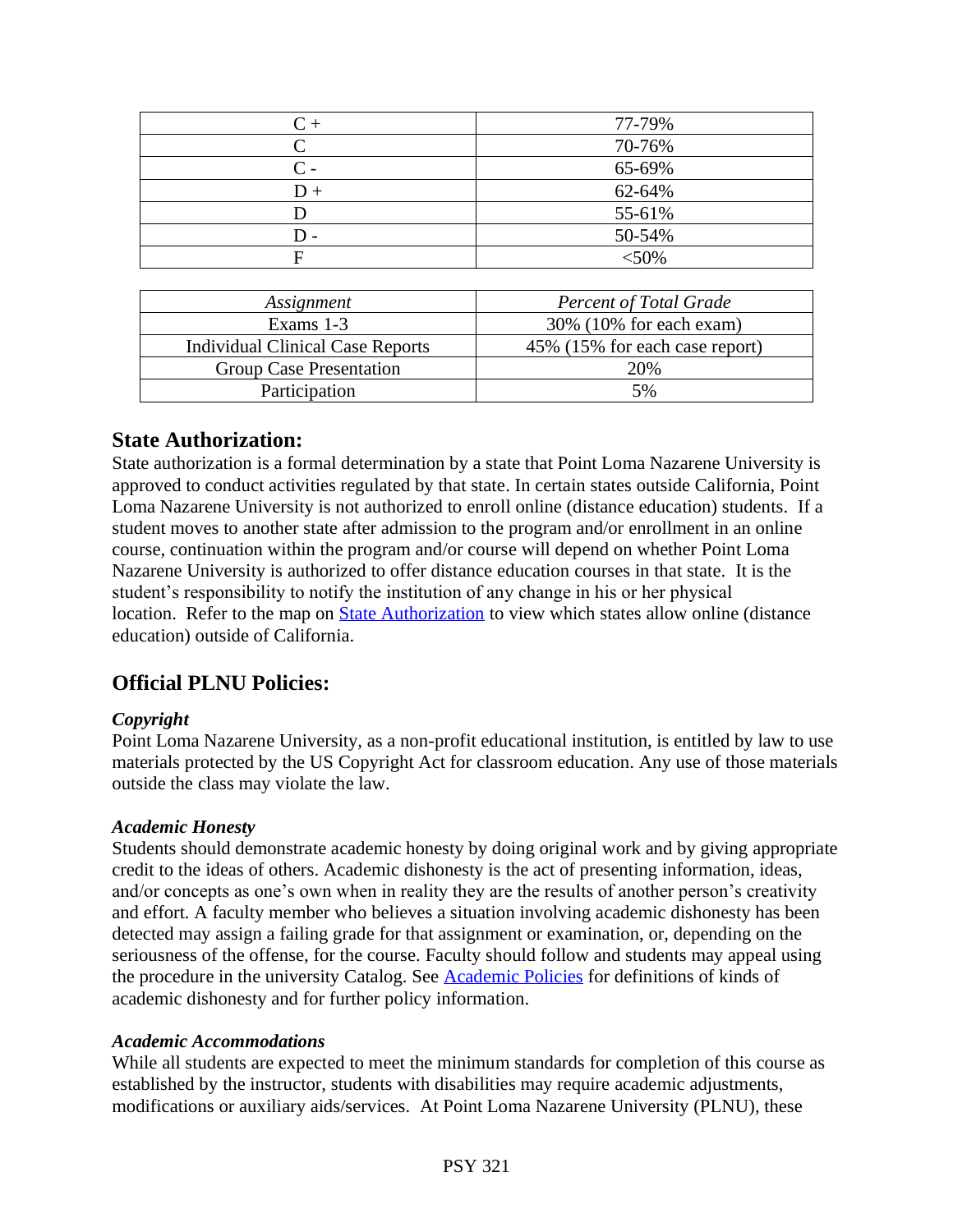students are requested to register with the Disability Resource Center (DRC), located in the Bond Academic Center [\(DRC@pointloma.edu](mailto:DRC@pointloma.edu) or 619-849-2486). The DRC's policies and procedures for assisting such students in the development of an appropriate academic adjustment plan (AP) allows PLNU to comply with Section 504 of the Rehabilitation Act and the Americans with Disabilities Act. Section 504 prohibits discrimination against students with special needs and guarantees all qualified students equal access to and benefits of PLNU programs and activities. After the student files the required documentation, the DRC, in conjunction with the student, will develop an AP to meet that student's specific learning needs. The DRC will thereafter email the student's AP to all faculty who teach courses in which the student is enrolled each semester. The AP must be implemented in all such courses. If students do not wish to avail themselves of some or all of the elements of their AP in a particular course, it is the responsibility of those students to notify their professor in that course. PLNU highly recommends that DRC students speak with their professors during the first two weeks of each semester about the applicability of their AP in that particular course and/or if they do not desire to take advantage of some or all of the elements of their AP in that course.

#### *Attendance and Participation*

Regular and punctual attendance at all **synchronous** class sessions is considered essential to optimum academic achievement. If the student is absent for more than 10 percent of class sessions (virtual or face-to-face), the faculty member will issue a written warning of deenrollment. If the absences exceed 20 percent, the student may be de-enrolled without notice until the university drop date or, after that date, receive the appropriate grade for their work and participation. In some courses, a portion of the credit hour content will be delivered **asynchronously** and attendance will be determined by submitting the assignments by the posted due dates. See [Academic Policies](https://catalog.pointloma.edu/content.php?catoid=46&navoid=2650#Class_Attendance) in the Undergraduate Academic Catalog. If absences exceed these limits but are due to university excused health issues, an exception will be granted.

### *Asynchronous Attendance/Participation Definition*

A day of attendance in asynchronous content is determined as contributing a substantive note, assignment, discussion, or submission by the posted due date. Failure to meet these standards will result in an absence for that day. Instructors will determine how many asynchronous attendance days are required each week.

### *Spiritual Care*

Please be aware PLNU strives to be a place where you grow as whole persons. To this end, we provide resources for our students to encounter God and grow in their Christian faith. If students have questions, a desire to meet with the chaplain or have prayer requests you can contact the [Office of Spiritual Development](https://www.pointloma.edu/offices/spiritual-development)

#### *Use of Technology*

In order to be successful in the online environment, you'll need to meet the minimum technology and system requirements; please refer to the *[Technology and System Requirements](https://help.pointloma.edu/TDClient/1808/Portal/KB/ArticleDet?ID=108349)* information. Additionally, students are required to have headphone speakers compatible with their computer available to use. If a student is in need of technological resources please contact [student-tech](mailto:student-tech-request@pointloma.edu)[request@pointloma.edu.](mailto:student-tech-request@pointloma.edu) Problems with technology do not relieve you of the responsibility of participating, turning in your assignments, or completing your class work.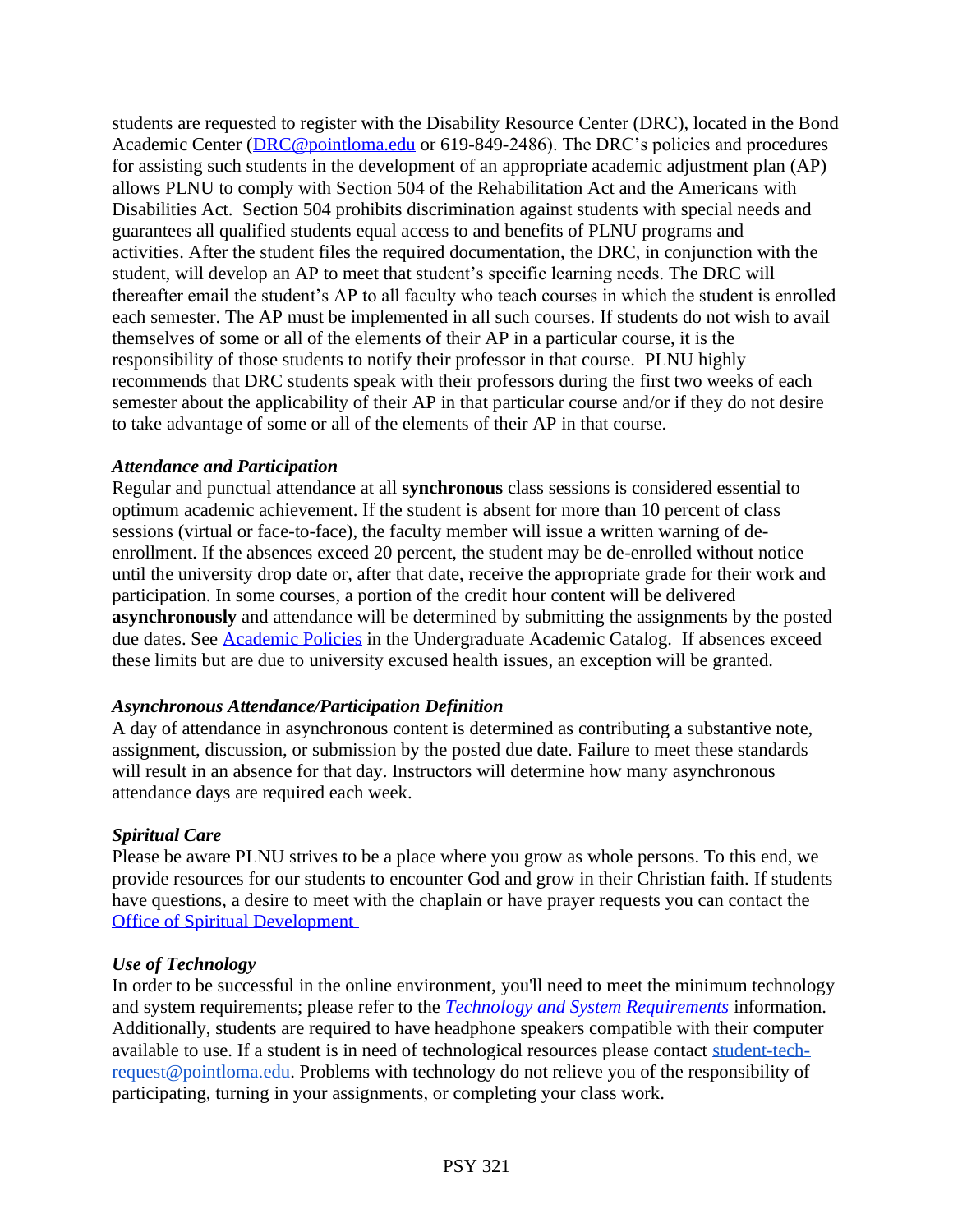# **Office Hours and Availability:**

I am able and willing to meet with students by request. In addition to addressing lecture materials, assignments, and/or course performance, I am happy to meet with students in order to discuss anything and everything related to the practice of psychology, and to provide whatever support or assistance I can.